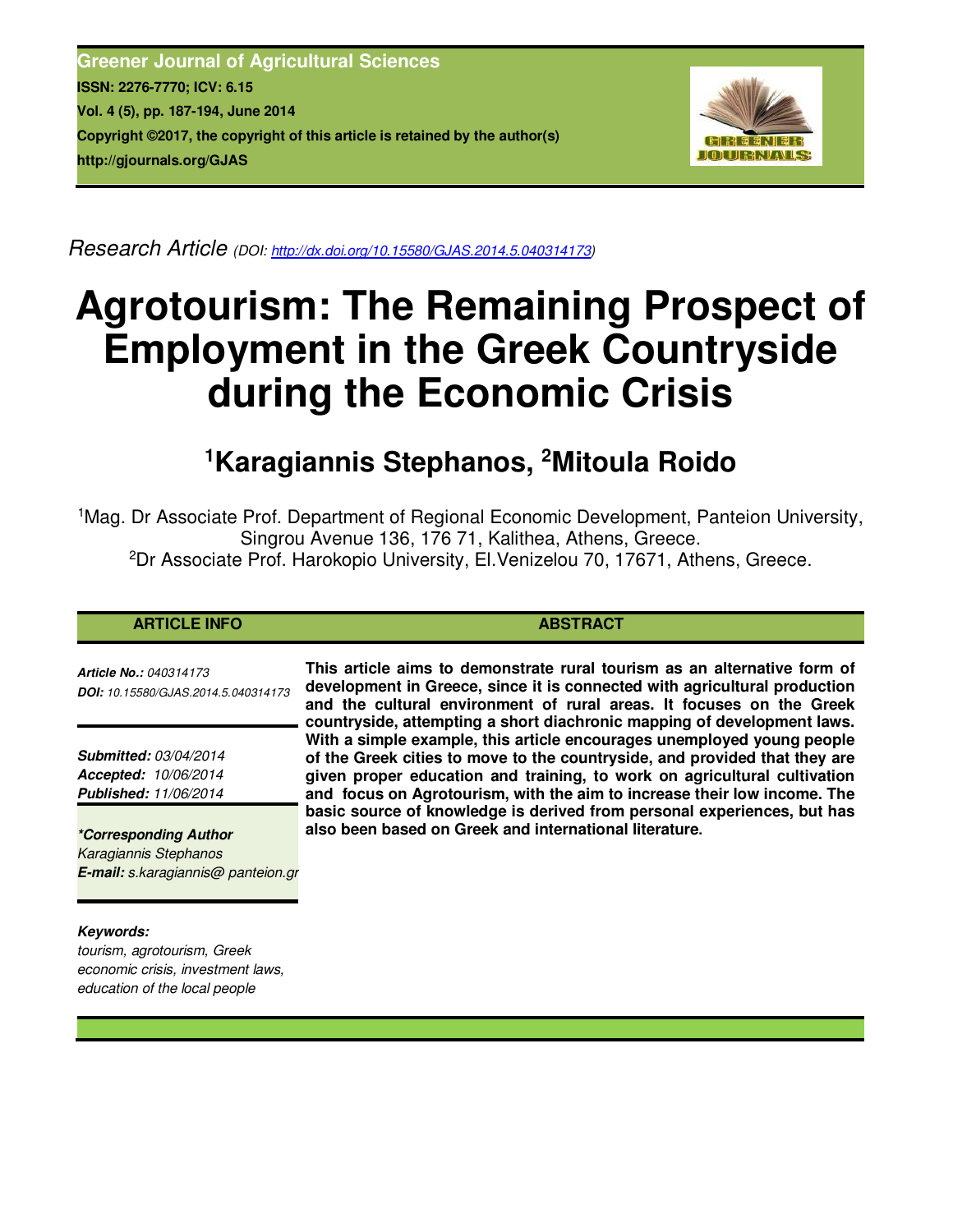#### **1. INTRODUCTION**

Tourism is neither a phenomenon nor a set of disciplines. It is a human activity, including human behavior, the use of resources, and relationships with other people, economies and environments (Bull, 2002). Tourism is both a humane and a professional activity related to one or more aspects of people's temporary moving away from their nearby social and casual working environment, for personal reasons (Stephen, 2003). The definition of tourism by the World Tourism Organization (www.wold-tourism.org) includes all activities of overnight visitors outside the place of residence as shown in Figure 1.



**Figure 1: All activities of overnight visitors outside the place of residence (Source www.woldtourism.org)** 

However, it states that any definition risks either overestimating or underestimating the economic activity involved. In its simplest form, this industry transfers people from their hometown to some other place (and back), offering them food and accommodation during their absence (Fennel, 2001).

On the other hand, agrotourism as an alternative form of tourism is practiced by farmers only in rural areas of the country and especially in "problematic areas" (mountainous, less favoured areas, areas with specific problems), and is required to play an essential role in the economic, social and cultural regional development of the country . The essence of the agrotourist product is an environment where the tourist has the possibility to relax, get away from the daily routine and have rural experiences (Apostolopoulos and Yiangou, 1997).

What people are looking for in rural areas is recreation and entertainment as:

- rural areas feature the most important part of our national heritage (natural and man-made monuments)
- people's national and social-psychological identity is consolidated in "rural areas" (people are identified with the old, claiming to be its continuation)
- the biological relationship among humans, nature and the environment is established
- the economic dimension of the "rural area" as a

natural resource, the economic dimension of "old things" and "nature" is revealed (Exarchos & Karagiannis, 2004).

Thereafter, agrotourism, especially in a "controlled form", is a major production activity that has direct or indirect, positive and multiplier effects, on the economic and social life of people living in rural areas. It is, nevertheless, bound by regulations and limitations concerning the protection and management of natural resources.

#### **2. THE GREEK ECONOMY OVER THE LAST DECADE**

By the outbreak of the financial crisis, Greece was the "champion" of development. Especially after its entry into the Euro Zone in 2002, it achieved growth rates that exceeded those of other European countries and the USA. But this growth came almost exclusively from the private and public consumption expenditure, which in turn was based on the widely available low cost loans. In 2009, the Greek economy faced a hard landing with government budget deficit over 15% of its gross domestic product. Between 2008 and 2010, Greek production of goods and services shrank with rate over 1.5%. The recession combined with long lasting budget deficits and various loans from the IMF, the ECB and the EU increased public debt to 150% of GDP in 2011 according to Mckinsey (2011).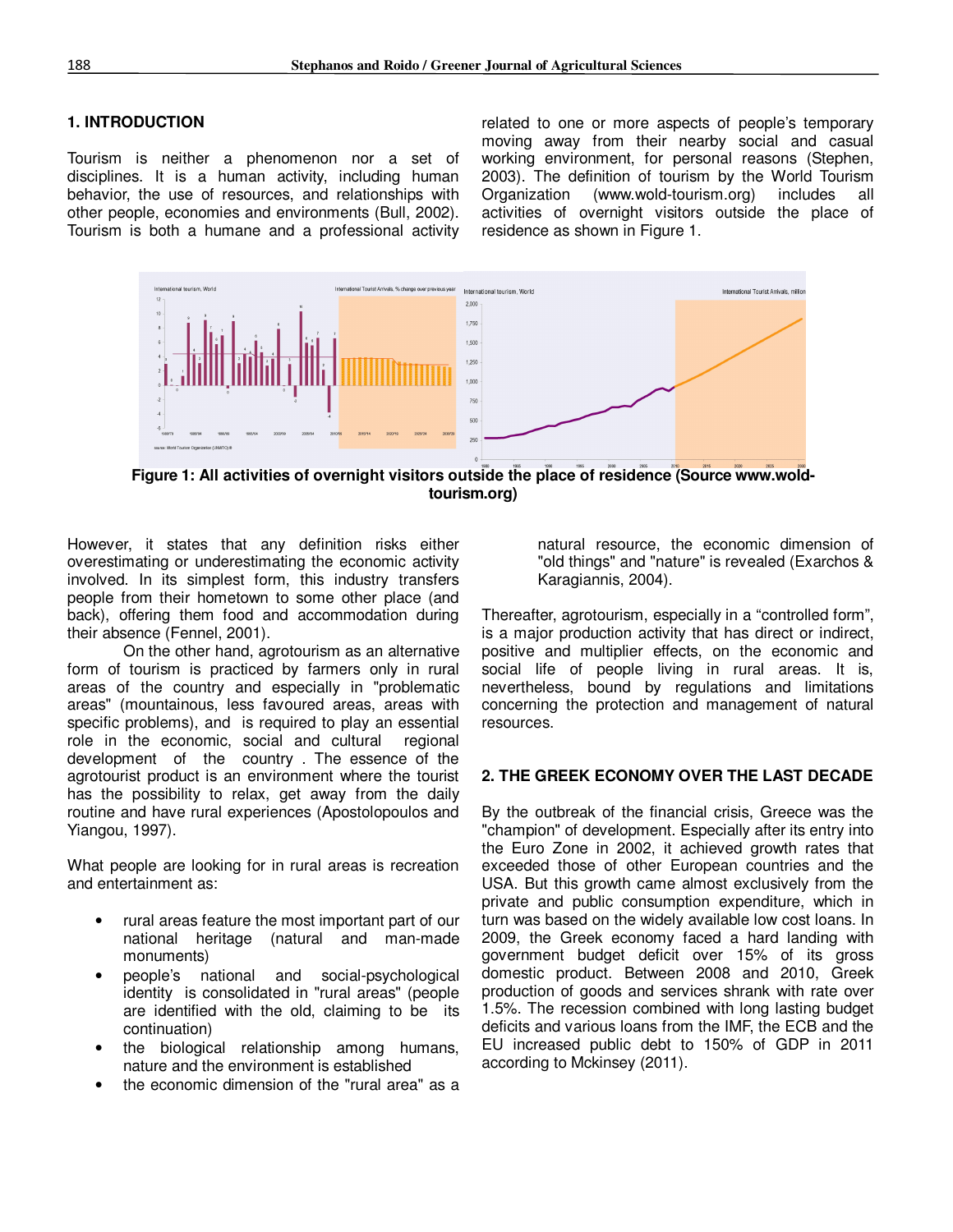

Inevitably, the country has been in a financial dead end since then, with salaries and pension cuts enforced mainly to people who had once abandoned rural Greece (and their own houses they lived in). It is those same people who are now watching the cities they live in turning into ration points for the homeless and beggars. The theory of the Laffer Curve gives us great insight for future predictions. According to Arthur Laffer's theory, which compares public revenues with tax rates, a government can increase its revenue up to a point "t", but from this point onwards, Inland Revenue will decrease no matter how much tax rates rise. In detail, the theory supports that as taxes increase, less and less people will undertake entrepreneurship projects, and as a result the government will tax the 100% of the profits, while inland revenue will be zero (Exarchos, 2011). Greek governments have increased the Value Added Tax (VAT) three times over the last five years, from 19% to 21% and finally to 23%.

Naturally, anybody would wonder whether this choice will raise public revenues or it will work as a disincentive for new investments in Greece, while VAT in

other EU countries is significantly lower (Luxemburg 15%, Cyprus 18%, Spain 18%, Germany 19%, France 19,6% and Austria 20%).

Growth can be achieved only with significant increase in investments, which worryingly enough today are almost nonexistent. On the other hand, foreign investments are continuously on downward slope. Thus, there is a need for immediate implementation of a National Strategic Growth Plan.

For this reason, this paper suggests that city work forces should move to their places of origin, where they could both engage in modern agriculture and agrotourism, after having received the essential training in this field.

The following table shows that unemployment has dramatically increased, mainly affecting freelancers and many employees at small/medium businesses which filed for bankruptcy. Also, lack of demand in services has led a lot of self-employed entrepreneurs to unemployment. The following table 1 is quite illuminating as it depicts the unemployment rates of the last four years.

| <u>I avic T. Offerhologitient rates in Greece 2009-2012</u> |        |        |        |  |  |  |  |
|-------------------------------------------------------------|--------|--------|--------|--|--|--|--|
| 2009                                                        | 2010   | 2011   | 2012   |  |  |  |  |
| 10.30%                                                      | 14.20% | 20.70% | 23.60% |  |  |  |  |
| (source: http://www.statistics.or/portal/page/portal/ESVE)  |        |        |        |  |  |  |  |

**Table 1: Unemployment rates in Greece 2009-2012** 

(source: http://www.statistics.gr/portal/page/portal/ESYE)

#### **3. THE NECESSITY OF DEVELOPMENT ZONES AND EMPLOYMENT PROSPECTS**

According to Eurostat statistical research, in 2008, employment in the agricultural sector would significantly decrease in all EU countries (1950-2010), and this explains why a population decrease has been recently observed in rural areas, as well as a conversion of many rural areas into "problematic areas" due to Greek terrain peculiarity (Papakonstantinidis, 1992). In our

opinion, the problematic regions of Greece have to be rearranged in order for development zones to be created for better and more rational development of productive forces.

This proposal has been based on the rearrangement of the countryside, taking into consideration social, financial and cultural factors: The special trend of productive forces, climate and soil conditions, population structure, and possibilities for further development.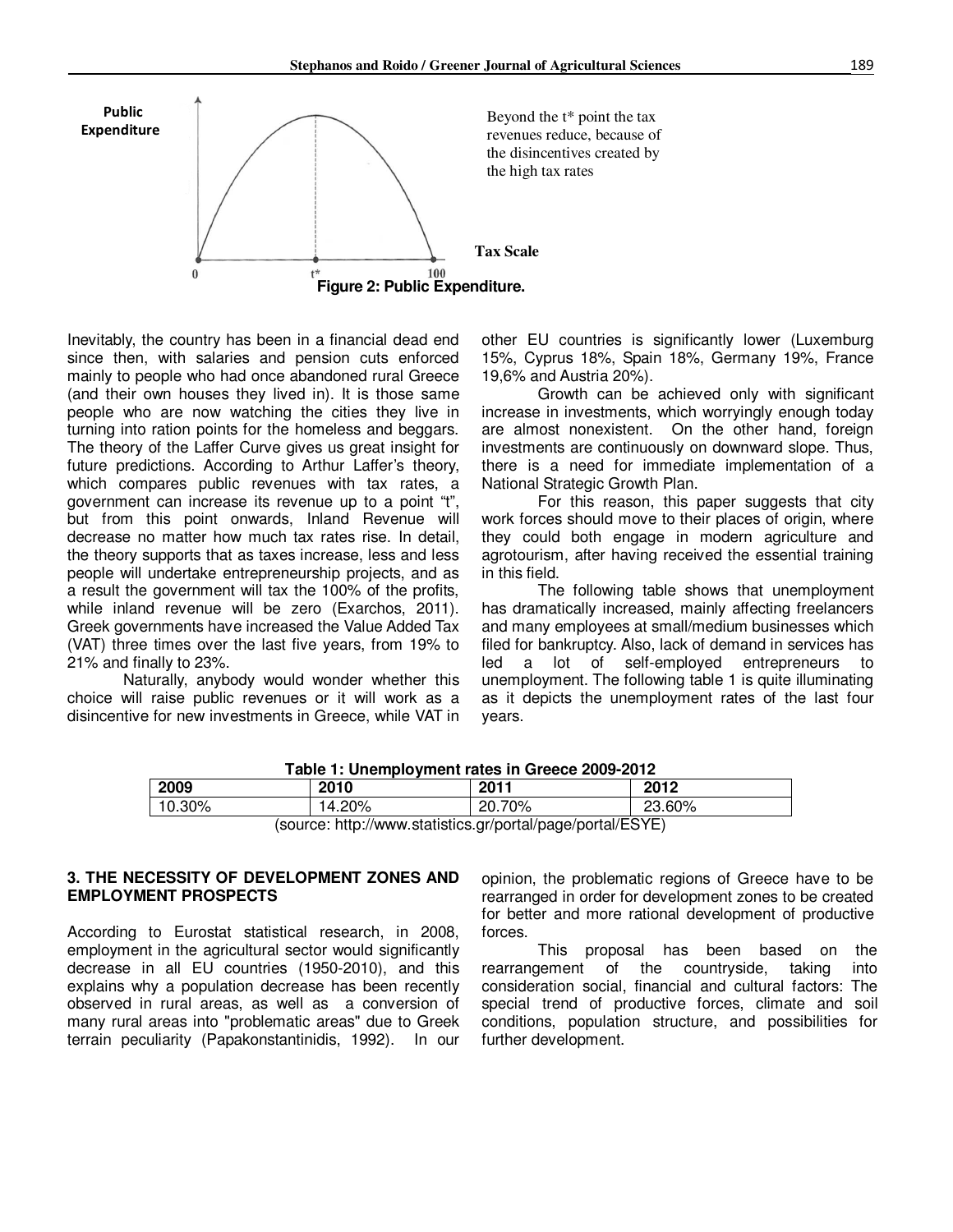

**Figure 3: The 13 Prefectures of Greece.** 

It has been based also on the following table, where with reference to the size, population and level of development of the regions as we know them, we focused on the most problematic areas (Exarchos and Karagiannis, 2004). These regions that deal with stagnant or declining population, are dominated by low level of production and productivity, and have lower rates of mechanization of agricultural production. From the 13

regions, we concentrated on the following three: West Macedonia, Epirus and Western Central Greece (Figure 3). These areas are unable to employ (in all three economic sectors) the surplus of the workforce in the agricultural sector and of course there is a low level of social benefits and subsidies in the sectors of health, education, culture, etc.

| rabic 2. Hogions of Grocco – Lang area and Fopulation |                              |            |           |           |  |  |  |  |
|-------------------------------------------------------|------------------------------|------------|-----------|-----------|--|--|--|--|
| Regions                                               | Km <sup>2</sup><br>Land Area | Population |           |           |  |  |  |  |
|                                                       |                              | 1951       | 1971      | 2011      |  |  |  |  |
| 1. Thrace - E. Macedonia                              | 11.115                       | 593.783    | 618.312   | 606.170   |  |  |  |  |
| 2. Central Macedonia                                  | 13.089                       | 847.712    | 975.096   | 1.874.590 |  |  |  |  |
| 3. West Macedonia                                     | 12.836                       | 557.894    | 613.088   | 282.120   |  |  |  |  |
| 4. Epirus                                             | 12.182                       | 475.867    | 497.858   | 440.950   |  |  |  |  |
| 5. Thessaly                                           | 13.929                       | 624.342    | 689.927   | 730.730   |  |  |  |  |
| 6. W. & N. Central Greece                             | 13.120                       | 493.259    | 512.783   | 450.520   |  |  |  |  |
| 7. E. & S. Central Greece                             | 13.048                       | 500.313    | 533.460   | 4.180.700 |  |  |  |  |
| Athens                                                | 428                          | 1.378.586  | 1.852.709 | 2.624.890 |  |  |  |  |
| 8. W. & N. Peloponnese                                | 10.393                       | 615.892    | 630.717   | 656,700   |  |  |  |  |
| 9. E. & S. Peloponnese                                | 11.046                       | 513.130    | 465.673   | 436.620   |  |  |  |  |
| 10. Crete                                             | 8.336                        | 462.124    | 483.258   | 621.340   |  |  |  |  |
| 11. Lesvos - Chios - Samos                            | 2.836                        | 281.324    | 254.496   | 197.810   |  |  |  |  |
| 12. Cyclades                                          | 2.572                        | 125.959    | 99.959    | 111.430   |  |  |  |  |
| 13. Dodecanese                                        | 2.705                        | 121.480    | 123.021   | 197.180   |  |  |  |  |
|                                                       |                              |            |           |           |  |  |  |  |

#### **Table 2: Regions of Greece – Land area and Population**

In the past few years (according to secondary sources of data) the reduction of employment in the agricultural sector of Greece has been 2.7%, which means that 18.000 Greek farmers abandoned agriculture. agriculture, constituting 9.2% of the total number of farmers, a fact that leads to the gradual depopulation of these areas.

This fact is also confirmed by simple figures, as suburban areas of the country have a permanent population density of 2.35 per sq. km. while rural areas 1.90 (Population Census – Housing Census, 2011). The same source indicates that four municipalities of the country have the highest population density, averaging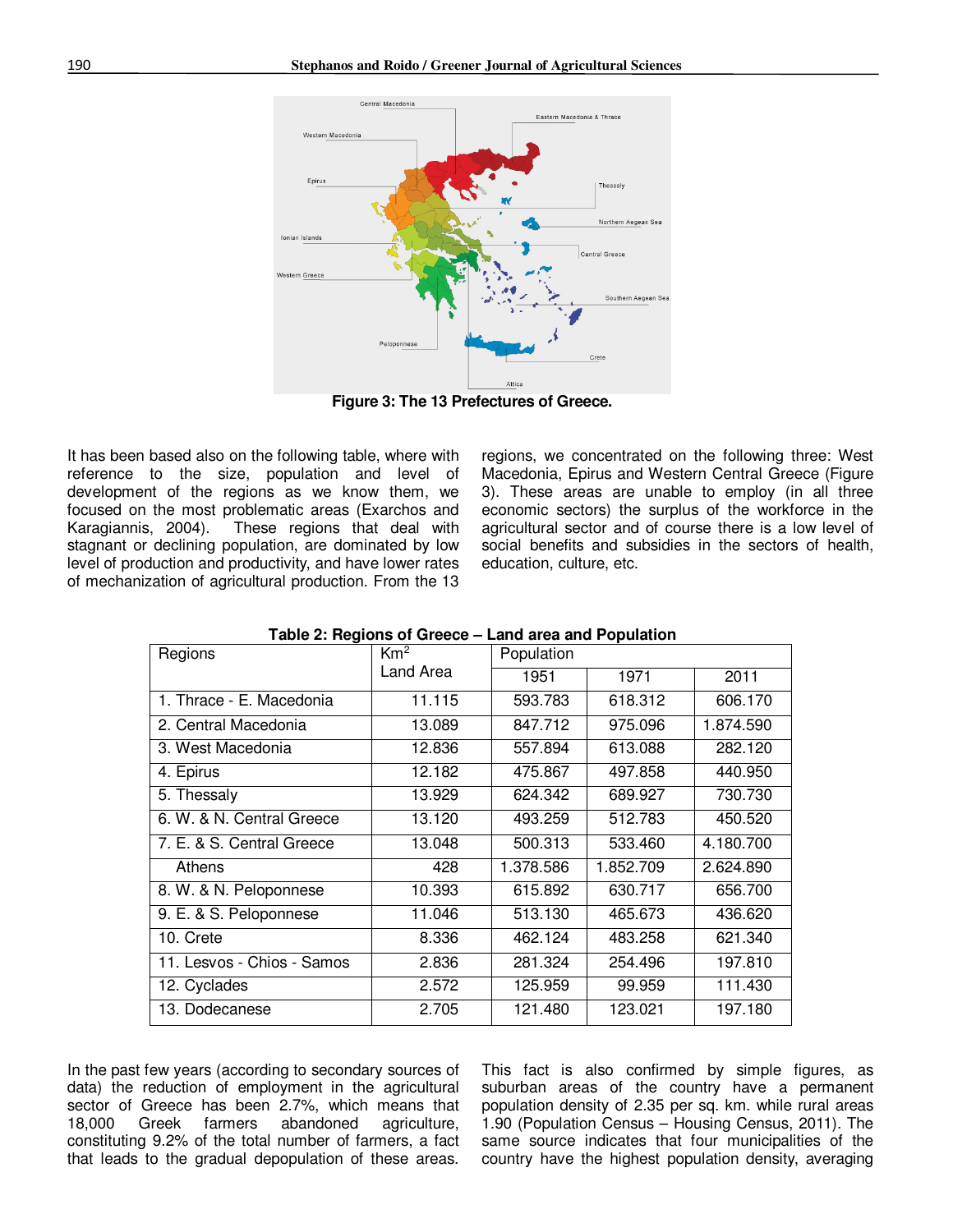11,630 permanent inhabitants per square kilometer, while the ten municipalities with the lowest population density have 2,104 inhabitants per square kilometer on average. This is also one of the reasons why this paper considers rural tourism as the remaining employment prospect of the Greek countryside, in the middle of the Greek economic crisis, with the highest unemployment rate expressed in numbers as follows: 1,120,097 unemployed people all over the country. Yet, it is worth mentioning that 56.5% is looking for work more than once a year (Gazette: "The Boeotian Time, 2012)." The total number of the employed in January 2013 is estimated to be 3,617,771 people. The number of unemployed people is estimated to be 1,348,742, while the financially inactive population is estimated to be 3,346,423 people. The unemployed increased by 281,048, compared to January 2012 (26.3% rise) (Hellenic Statistical Authority DATA April 11, 2013). Thus, it is believed today that the Greek government should focus on boosting the mountainous areas (areas of lower development) in order to achieve their sustainability, with the sole motive being the return of young unemployed people from the cities to their places of origin.

#### **4. THE DEVELOPMENT LAWS FOR REGIONAL DEVELOPMENT**

The first concern about the existence of a regional problem in Greece emerged after the population census in 1951. Then development laws reinforced the region's role, while the administrative restructuring and the spatial reconstruction opened up new perspectives for dynamic developments in the region. The most significant measures taken over this period of time involved prohibition of the establishment of new industries in Attica.

In the '60s more supplementary measures were taken, the most prominent of which were special regulations for productive investments focusing on exports and measures to strengthen the capital market. For the first time the concept of industrial districts ("Industrial Area") is introduced and their institutional framework is defined, which still constitutes a complementary policy tool aiming at industrial and regional development. This period was a reference for regional development, with the approval of the "Five Year Plan for Economic Development 1960-1964" and was set as a target for reducing inequalities in Greece.

In the early 70's more statutes were enacted that included tax and financial incentives to strengthen regional and tourism development, while for the first time the diversification of economic aid among the prefectures of the country was forecast (Polizos, 2011). Shortly after the enactment of the Law 849 / 78,<br>geographical zones of the country were rezones of the country were recategorized, according to their potential for social and economic development. Afterwards, the institution of free capital reinforcements in developmental legislation was introduced. The incentives of the same law provided grants, interest rate subsidies, tax-free discounts and increased depreciation.

| Law No  | Number of Investment<br>Projects | Amount of<br>investments | Subsidies     | Job<br>Vacancies |
|---------|----------------------------------|--------------------------|---------------|------------------|
| 1262/82 | 12.062                           | 2.281.654.836            | 785.493.063   | 92.799           |
| 1892/90 | 4.891                            | 3.732.854.770            | 1.454.156.201 | 39.676           |
| 2601/98 | 2.319                            | 2.556.984.522            | 847.614.123   | 19.239           |
| 3299/04 | 2.085                            | 3.077.551.695            | 1.308.177.956 | 8.492            |

**Table 3: Below is a list of the developmental laws of the Period 1982-2010** 

Greek Democracy - New Investment Law - Response to the crisis and development, act 3/2011

It is notable that during the implementation of development laws, 21,357 investment projects were approved in total and over 161,206 job openings were created. Greek Democracy (3/2011) as shown in Table 3. From our point of view, given the resources that were provided, 5,000 new job openings and 700 investment projects per year, in an economy with about 1 million businesses and 4.5 million employees, do not constitute a satisfactory result.

This is because by examining the main features of private investment policies, as well as the development policy of the country until today, we would conclude that the rules of the game are not clear, as

there is lack of control on expenditures, depreciation of the value of public money, preferential settings for specific sectors, management shortcomings, unrealistic and impractical targets, limited benefits for citizens, businesses, workforce, social convergence and cohesion.

Nevertheless, in order to have perspectives again in our proposal, we have to mention the law 3852/2010 which deals with aspects of regional planning and environment, and more specifically with Regional Planning and Sustainable Development for Tourism which is regulated from the Ministry Act 24208/4.6.2009. This institutional framework directs to the territorial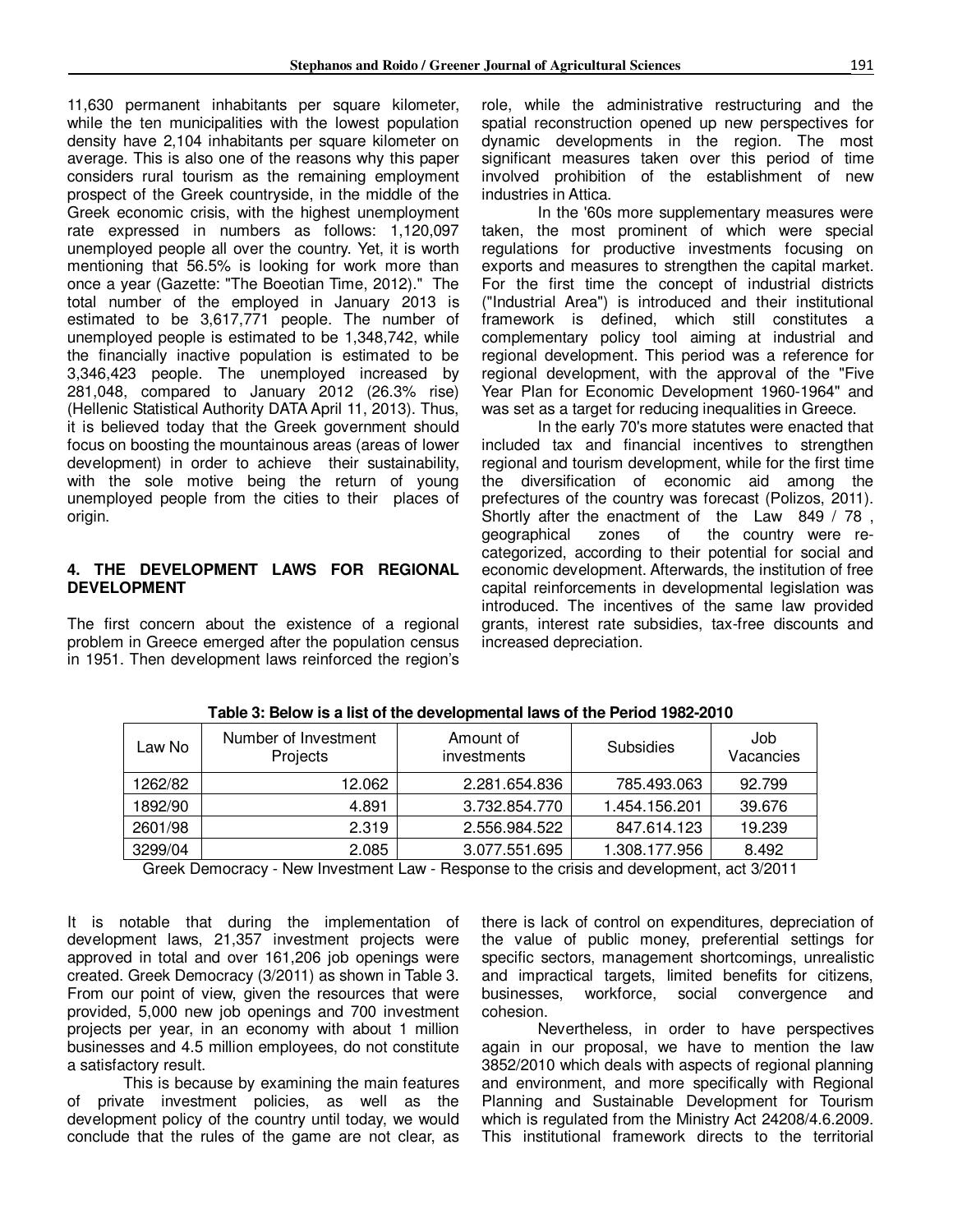structure, organisation and development of tourism in Greece, formulates an action plan for the next fifteen years 2009-2024, based on the protection and enhancement of the natural and cultural environment (Fraidaki and Karagiannis, 2012). This framework provides the necessary elements for development in the tourism sector, since there is the possibility of implementation of development programs in the hospitality sector (establishment - creation of tourist accommodation, establishment of tourist infrastructure establishment of local providers of tourist services).

Thereafter, agrotourism can be reinforced even more and that's why it is considered to be the only remaining prospect for employment in the Greek region. Every citizen can contribute to the common good of the local community with enthusiasm, passion, solidarity and conscious action.

This way, local residents will develop a stronger will, while regarding agrotourism matters they should take action to ensure the harmonization of the manmade and the natural environment of each region, and respect traditional architecture. They could contribute to the creation of green areas (parks, groves) and recreational areas, in order to satisfy not only the locals but also the tourists. Last but not least, they could contribute to the creation of the basic infrastructure: water supply, sewerage, irrigation, road networks, sports centre, conference hallsetc, in order to create conditions that fully satisfy the modern lifestyle of locals and tourists. That means that both infrastructure and superstructure projects must be on a quantitative and qualitative growth in harmony to the environment, and also must respect human aesthetics and foster a humane approach (Logothetis, 1988). The development of agrotourism activities in the Greek countryside and, more importantly, the activation of local productive forces and their involvement with agrotourism, undoubtedly provide opportunities for multiple benefits to the local societies, with the increase in employment in the region being the most significant one.

#### **5. AGROTOURISM DEVELOPMENT PLANNING**

The remaining Greek "tourist clusters" comprise the current "tourist stocks", and need to be set under the protection of active citizens in the local communities.

Especially, since we know that agrotourism in a rural area is a distinct geographical and / or administrative unit from a morphological and historical perspective that does not include settlements of more than 5,000 inhabitants, while the residents deal with activities in the primary sector (agriculture, farming, fishing) as mass tourism has not yet been developed (Askeli, 2005).

At this point, the decision makers of local communities in collaboration with Universities need to conduct scientific studies in order to implement sustainable projects on agrotourism development that aim at maintaining a balance in development at a local level. This ensures the best use of tourism resources with a view to strengthening and empowering local production processes. It also ensures the protection and preservation of the traditional character and architecture of the settlements, as well as works for the protection and enhancement of local natural surroundings. That's why everything that constitutes agrotourism must receive the care of local authorities in terms of "sustainability" and be part of tourism infrastructure (with accommodation, service businesses, sports and recreation facilities, etc.), agrotourism manufactures and cottage industries as well as agrotourism revival and promotion of cultural events. This kind of "political choices" are probably going to create conflicts with interests that run against consolidated views of those seeking for short-term highly profitable actions that are often endorsed by the government, by many local social agencies and population groups (indigenous and foreign) and by those operating within the vulgar notion of "customer solicitation."

It arises that, if agrotourism is supported by local authorities, there would be a tremendous gain not only for local communities, but also for the whole country, as it can constitute the engine of local development. For all these reasons, local authorities must pay great attention so as to create profitable 'agrotourism businesses', focusing on the sustainable development of the region and not on the short-term maximization of profits.

These "elements" safeguard the cultural and social status of tourists' holidays, and their effective use for the development of "local tourism" should concern active citizens of local communities. The Law 1828/1989which enshrined the financial independence and administrative autonomy of local authorities, provides all the possibilities that "community leaders" need in order for them to move within the "participatory democracy" and to activate their citizens in an attempt of rational planning of tourism development in their areas.

#### **6. THE CATALYTIC ROLE OF YOUNG FARMERS' PROFESSIONAL EDUCATION – TRAINING ON AGROTOURISM**

An important fact that we have to mention regarding Greek Agrotourism is that there are no data regarding agrotourism destinations that exist in Greece. There is also lack of data regarding the numbers of visitors, their nationality (local and foreign visitors), how many days they spend on the visiting place (one, two, or more than three days, etc.). Moreover, we have no data on the spending behaviour per tourist, or per agrotourism activity, or per agrotourism location, so we lack a lot of useful information about this market.

Thus, the State's role (who deals with rules, terms, standards, incentives, subsidies, etc.) should be, in our opinion, to immediately collect the required statistical data, but mostly to establish official professional education-training for those people that already work in the agrotourism industry (and will be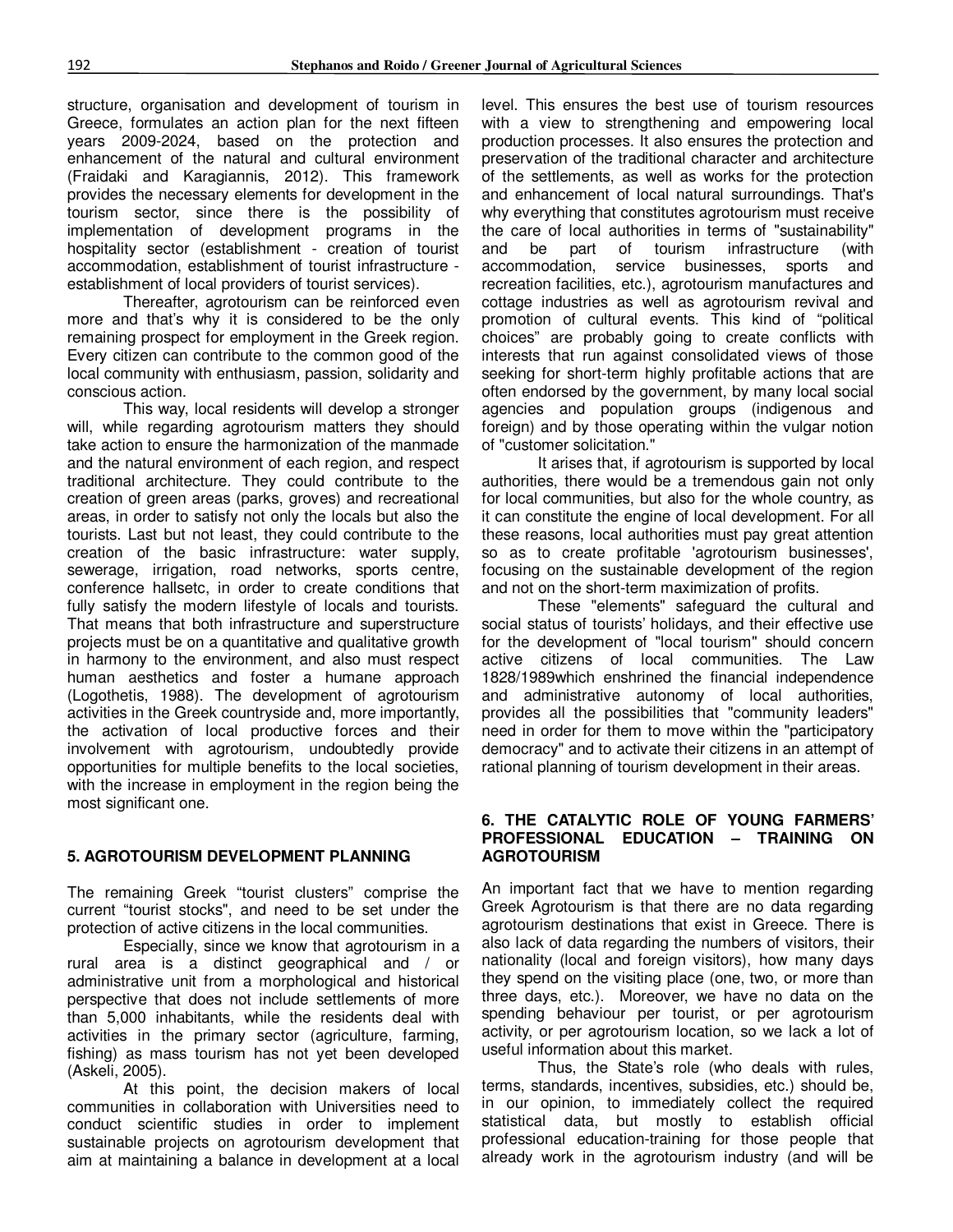able to collect all this required data). This training on agrotourism should have a comprehensive structure and be provided to the locals that are interested in the agrotourism business, or who already work in agrotourism.

The modules and the textbooks (Publications of the Ministry of Education-Pedagogical Institute -) for the students of the 2nd course in the sector "Agriculture, Food Science and Environment" are a step towards the right direction but this is not enough. Another positive step is the introduction of the module of Agrotourism in the curricula of various Universities and Colleges. But in our opinion, the system as a whole, can take various improvements such as the following:

- Mapping of the various problems encountered by agrotourism businesses in their everyday operations
- Defining agrotourism businesses today and what form agrotourism should take when it will evolves to an industry.
- Support training courses that are hosted or subsidized by entrepreneurs already in the agrotourist industry.

As we know, the most important problems that agrotourism entrepreneurs encounter and need to be trained at are the following:

- Basic computer skills
- Accounting skills
- Marketing
- Writing skills
- Culinary skills fitted for agrotourism
- Traditional homemade products
- National and international tourism geography

Depending on the area and the type of agrotourist business, there could also be lessons about local history, traditions and topography of the area. Those lessons should include customs and traditions- old photographs maps of diaspora - notarial deeds - private contracts dowries - accounting books or other accounting papers biography of prominent locals, etc., so that a national library can be created with the unique identities of all those little homelands of Greece (Exarchos, 2003).

#### **7. WORKING HYPOTHESIS FOR CALCULATING AGROTOURIST REVENUE**

The area under examination is considered to be agrotouristic with great prospects. We use the moderate assumption that 20 to 30 people are transported every weekend from the city of Thessalonica to "Palaios Panteleimon" at Pieria Prefecture (Driving distance: 400 km from Athens and 110 km from Thessalonica). The data is from the Prefecture of Pierias County 2011.

This means that annual visitors to "Palaios

Panteleimon" (in the next 50 weeks) are about 1,000 – 1,500 people. There are about 1,000 similar mountainous settlements in our country, and thus the travelling population in our mountainous villages will be from 1,000,000 to 1,500,000 people, that is to say 10% - 15% of the total population of Greece. If we assume that due to weekend travelling there could be an average tourist expenditure of at least 20 euros per person, there could be a turnover of 20 to 30 million euros earned by rural population.

There is great room for increase of all the relevant indicators mentioned in the above example, as these indicators could be tripled in the following 25 years with the prospect to claim a trend from the international tourism market, something that of course can give further growth to all the relevant variables.

#### **8. DISCUSSION- CONCLUSION**

It has become clear that there has to be a national strategy for the growth of national economy including goals and measures for restructuring rural Greece and the national redistribution of investment and employment. Unfortunately, the funds from the National Strategic Reference Framework (NSRF) have not been used for this cause. However, farmers could produce wealth, as long as they follow certain procedures apart from the cultivation of biological crops, dairy production, apiculture, snail farming, viniculture and agrotourism (Scientific Event, 2013). Every delay or refusal of new policies for agrotourism will lead to total failure. Today, we ought to assert that this is the optimum time for novel actions and interventions that will lift off the Greek agrotourism and the sense of security for the rural population, and will provide employment to currently unemployed youths.

The depopulation of rural areas has been a serious bleed for those geographical and cultural sections of our country, which let the most productive and creative people go to the bigger cities of the country, mainly Athens, where 35 per cent of the country's total population is concentrated.

Apart from depopulation, there has been a serious damage to the country's demographic evolution, the population pyramid of employees in productive sectors of economy and the geographic dispersion and distribution of population across the country. The aforementioned constitute actions for the development of the "agrotourism resources" and "localized raw materials", but without being panacea for the growth of rural areas. We think that the 4th Programme of the Ministry of Agriculture, in the strategic reference framework for Agriculture development of Greece 2007- 2013 will implement agrotourism changes through Sector 3 "Quality of life in agriculture areas and differentiation of agriculture economy" and sector 4 "Implementation of LEADER approach".

Summing it up, we firmly believe that